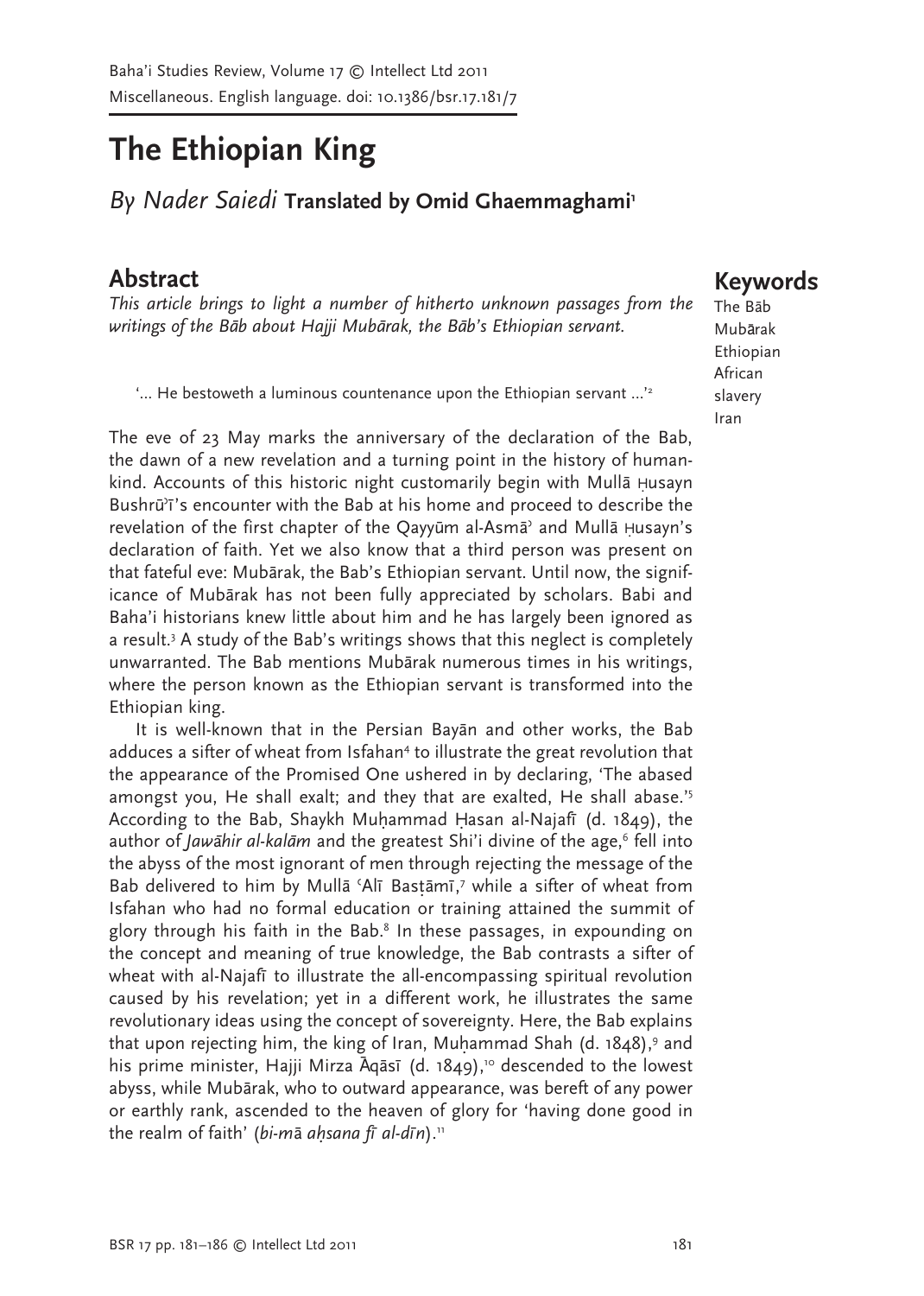The other fact worthy of notice is that in most of the writings in which the Bab mentions his parents, he also remembers Mubārak. As an example, we will cite here from a hitherto unknown work of the Bab, composed of some 300-400 pages, and known as Kitab-i Si Du'a ('The Book of Thirty Prayers'). As the Bab approached the age of 30, he revealed 30 prayers in honour of his 30 years. These 30 prayers were revealed daily in Safar (the second month of the Islamic calendar) and early Rabī<sup>c</sup> al-Awwal (the third month of the Islamic calendar)  $1265$  [December  $1848 -$  January  $1849$ ]. The Bab dedicated each of these 30 prayers to one of the years of his life. The work can thus be considered a spiritual autobiography. While each prayer refers to a specific year, the overarching theme of the work is communion with God, embodying the themes of worship and devotion to the Creator that formed the essence of the Bab's life. Among these 30 prayers, prayer number 27 (apropos his 27th year) stands out. In this prayer, the Bab provides an almost complete account of his life in a section that has been cited in the published compilation, Selections from the Writings of the Báb, without the source being identified. Excerpts from this prayer follow:

Thou art aware, O My God, that since the day Thou didst call Me into being out of the water of Thy love till I reached fifteen years of age I lived in the land which witnessed My birth [Shíráz]. Then Thou didst enable Me to go to the seaport [Búshihr] where for five years I was engaged in trading ... I proceeded therefrom to the Holy Land [Kárbilá] where I sojourned for one year. Then I returned to the place of My birth ... Then at the age of twenty-five I proceeded to thy sacred House [Mecca], and by the time I returned to the place where I was born, a year had elapsed ... Thus I departed therefrom by Thy leave, spending six months in the land of Sád [Is fáhán] and seven months in the First Mountain [Mákú], ... Now, in My thirtieth year, Thou beholdest Me, O My God, in this Grievous Mountain [Chihríq] where I have dwelt for one whole year.<sup>12</sup>

Here and elsewhere, the Bab notes that he remained in Mākū for less than eight months. As mentioned earlier, the Kitab-i Si Du'a was revealed near the end of Safar. The Bab says that at the time in which he is writing, he has spent one year in Chihrig. It merits noting that elsewhere in this prayer, the Bab mentions that in a few days, he will turn 30. This may appear odd at first. After all, it is well-known that the Bab was born on the first day of the first month of the Islamic calendar, 1 Muharram 1235 (20 October 1819), meaning that by the end of Safar or the beginning of Rabī<sup>c</sup> al-Awwal, two months had passed since his birthday. The solution to this seeming puzzle lies in the words, 'Thou art aware, O My God, that since the day Thou didst call Me into being out of the water of Thy love ...' In this and other passages, the Bab calculates the beginning of his life from the moment of conception rather than the day of his birth. In this prayer, he begins not from the year of his birth, 1235 (rather than 1234), but from the day of conception, i.e. nine months and nine days (according to the lunar calendar which is equal to nine months in the solar calendar) before the first day of Muharram. At times in his writings, the Bab calculates his age from 1 Muharram 1235; at other times from 21 Rabi<sup>c</sup> al-Awwal 1234; and still other times from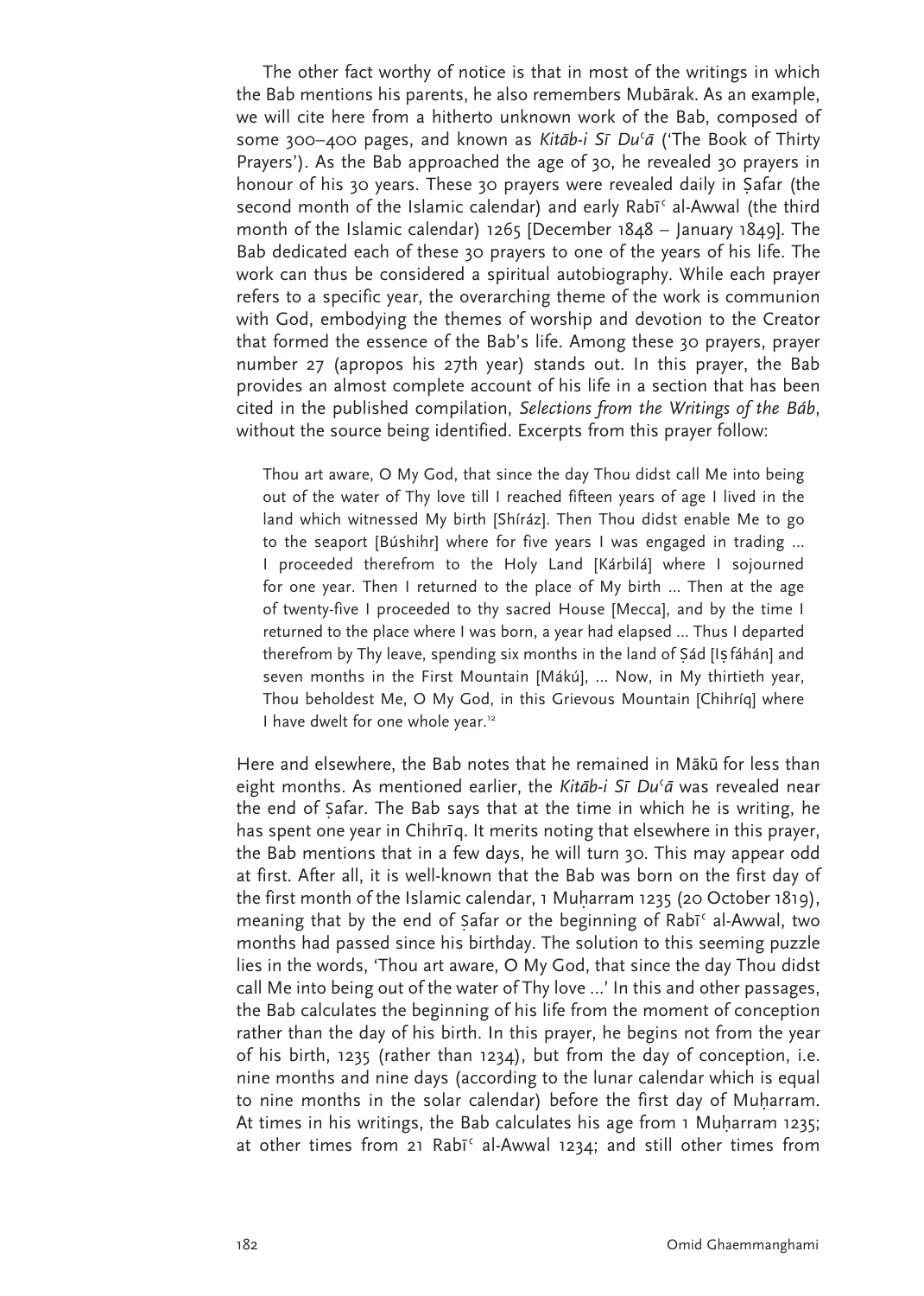21 Rabi<sup>c</sup> al-Awwal 1235. In these 30 prayers, each calculation begins from 21 Rabī<sup>c</sup> al-Awwal 1235 (7 January 1820). For this reason, at the end of Safar when he is writing, there are still 3 weeks left before he reaches 30. This passage is in complete congruence with the Bab's words in other tablets. Moreover, this method of calculation is discussed by him in other works that are beyond the scope of the present article.

Let us return to the subiect at hand. One of the interesting points about these thirty prayers, as well as other prayers revealed by the Bab, is the fact that he repeatedly prays first for his mother and father and then for the one who has raised him ('he who raised me'), beseeching God to bestow upon them His loving-kindness and most sublime bounties. The same can be observed in other prayers of the Bab. Previously, it had been assumed that in these prayers, the Bab is expressing his appreciation to first his parents and then the Khal-i A'zam,<sup>13</sup> Hajji Mirza Sayyid 'Ali, but such is not the case. The venerable person who raised and educated him is none other than Mubārak, his Ethiopian servant whose faith and devotion caused him to ascend to the summits of glory and might.<sup>14</sup> The special love and kindness of the Bab for Mubarak is entirely evident from prayer number 7 which is related to when he was seven years old. After praying for his mother and father, the Bab supplicates to God for Mubārak:

Send down, then, upon me, O my God, when I was seven years old and upon him who raised me on Thy behalf, whose name is Mubārak, that which beseemeth the splendours of the sanctity of Thy loftiness and the wonders of the might of Thy revelation.<sup>15</sup>

In this passage, the name of the person for whom the Bab repeatedly prays for and who, alongside his mother and father, is remembered and honoured as the one who raised and educated, is disclosed. The Bab in fact places Mubārak on the same plane as his father. The love and tenderness for Mubārak that runs throughout the Bab's writings is the greatest manifestation of the message of peace, brotherhood, and unity that he has brought to humanity. Following this passage, the image of a moving and beautiful memory from the Bab's life is conveyed: '... and for the bow and arrow he made for Me to play with at that age, [send him] what is in Thy knowledge of Thy grace and mercy."<sup>6</sup>

The Bab's affection for one who served him from childhood; his remembrance of Mubārak while imprisoned in the mountains of Adharbāyjān; his prayers for him and his greetings to him in his letters to his mother, wife, and uncle;<sup>17</sup> his praise of Mubarak as one who was to all outward appearances a servant but, in reality, the king of the righteous; all beautifully serve to demonstrate that Mubarak truly loved the Bab and that the Bab in turn had special affection and love for Mubārak. It was this mutual love that made the Bab's Ethiopian servant the pride of all the kings on earth.

#### **Suggested citation**

Nader Saiedi, 'Sulțān-i h. abashī, Payám-i Bahá'í, 366, 2010, 10-13; trans. and annotated Omid Ghaemmaghami, 'The Ethiopian King', Baha'i Studies Review, 17, 2011, 181-186. http://dx.doi.org/10.1386/bsr.17.181/1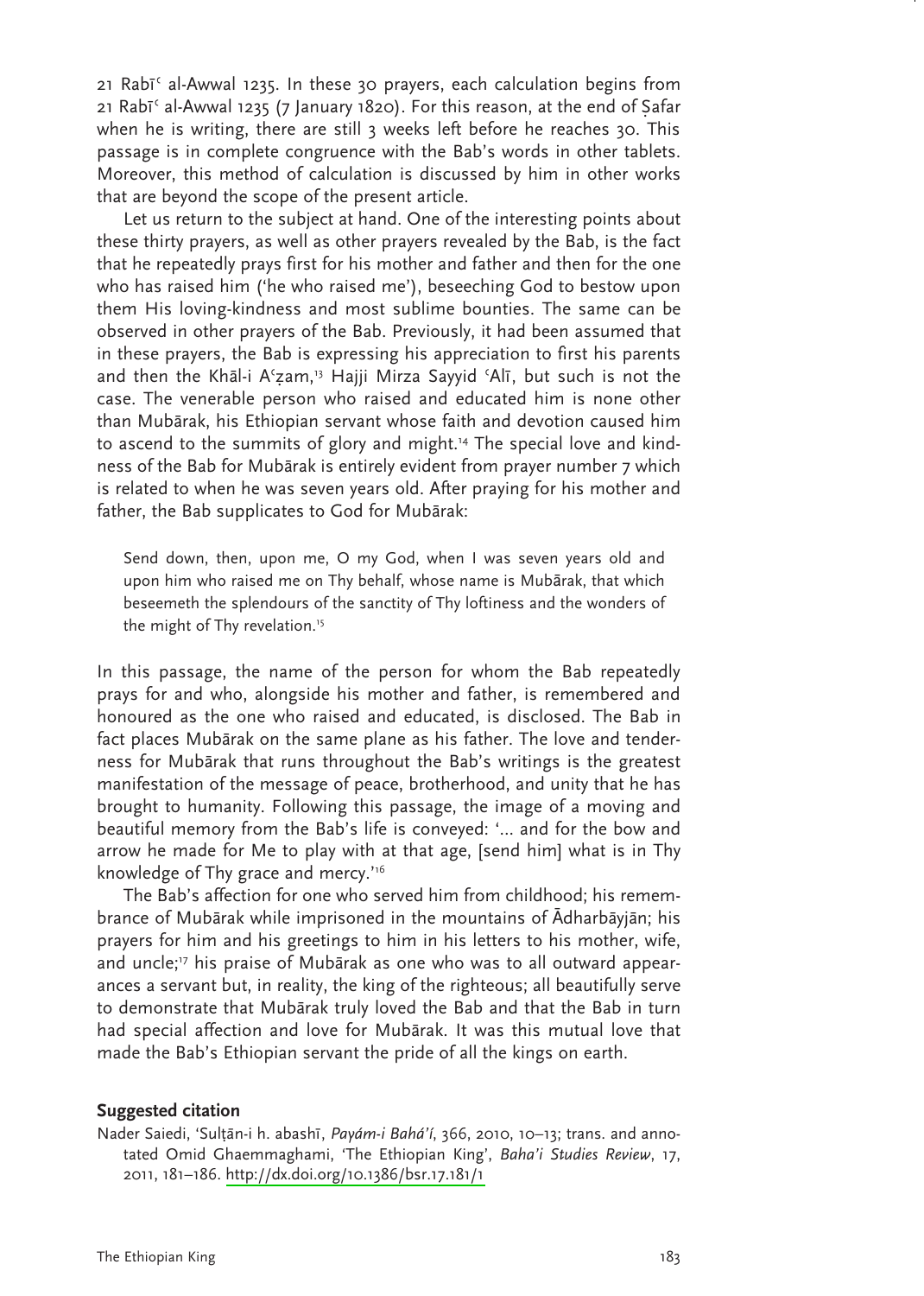### Contributor details

Omid Ghaemmaghami is a PhD candidate in Islamic thought and sessional instructor of modern standard Arabic at the University of Toronto.

Omid Ghaemmaghami has asserted his right under the Copyright, Designs and Patents Act, 1988, to be identified as the author of this work in the format that was submitted to Intellect Ltd.

#### Endnotes

- 1. This article is a translation of N. Saiedi, 'Sultān-i habashī', in Payám-i Bahá'í, 366 (May 2010/167BE), 10-13. The notes that follow have been provided by the translator.
- 2. 'Abdu'l-Bahá, Makātīb-i 'Abdu'l-Bahá', jild-i hashtum [vol. 8], [Tehran]: Mu'assasih-yi Millī-i Matbū'āt-i Amrī, 134BE/1977-78, 150.
- 3. The exceptions being [N. Zarandī], The Dawn-Breakers: Nabil's Narrative of the Early Days of the Bahá'í Revelation, trans. and ed. Shoghi Effendi, Wilmette, IL: Bahá'í Publishing Trust, 1932 [1996], 53-54, 62, 66, 68, 96, 129, 132-33, 148; M. H. Afnán, Genesis of the Bábi-Bahá'í Faiths in Shíráz and Fárs, trans. A. Rabbani, Leiden: Brill, 2008, index, s.v. 'Mubárak, Hájí'; A. Māzandarānī, Kitāb-i zuhūr al-haqq, bakhsh-i du [vol. 2], digitally republished, East Lansing, Michigan: H-Bahai, 2000, 29, 37, 49; A. Mazandarānī, Kitāb-i zuhūr al-haqq, jild-i sivvum [vol. 3], Hofheim: Mu'assasih-yi Matbū'āt-i Bahā'ī-i Ālmān, 165BE/2008, 81, 193-4; A. Afnan, Black Pearls, Los Angeles, Kalimát Press, 1988, 3-18 = A. Afnān, La'ālī-i siyāh, Canada: n.p., 1992, 27-36; N. Muhammad-Husaynī, Hadrat-i Bāb, Dundas, Ontario: Mu'assasih-yi Ma'ārif-i Bahā'ī bih Lisān-i Farsī, 152BE/1995, 701-02; N. Muhammad-Husaynī, Hadrat-i Tāhirih, Dundas, Ontario: Mu'assasih-yi Ma'ārif-i Bahā'ī, 157BE/2000, 13-4; A. Afnān, 'Ahd-i a'lā: Zindigānī-i hadrat-i Bāb, Oxford: Oneworld, 2000, 61, 64, 74, 76, 79, 130, 133, 567 (note 75), where the story of Mubārak accompanying the Bāb to visit an early Arab Bābī (and later Bahā'ī) Shaykh Sultān during his stay in Shiraz is recounted (the source for this account is Nabīl Zarandī's history); A. Lee, 'Mubarak, Haji', Encyclopedia of Africa, eds. K. A. Appiah and H. L. Gates, Jr., Oxford: Oxford University Press, 2010, vol. 1, 197, where Mubārak's year of birth is mistakenly given as 1833; A. Lee, 'Haji Mubārak', World Religions: Belief, Culture, and Controversy, ABC-CLIO, 2011-, available online: http:// religion2.abc-clio.com/; A. Lee, The Baha'i Faith in Africa: Establishing a New Religious Movement, 1952-1962, Leiden: Brill, 2011, 21-41 passim; A. Lee, 'Enslaved African Women in Nineteenth-Century Iran: The Life of Fezzeh Khanom of Shiraz,' Iranian Studies, 45(3), 2012, 417-437 (see 432-3); N. Cacchioli, 'The Pupil of the Eye: Abolitionism, Racial Unity, and the Iconography of Enslaved Africans in Baha'i Tradition', in E. Toledano (ed.) African Communities in Asia and the Mediterranean: Identities between Integration and Conflict, Trenton, NJ: Africa World Press, 2012, pp. 237-54, see 244-45 (my thanks to Steve Cooney for this reference). For general information about slaves and the practice of slavery in pre-modern and modern Iran, see W. Floor, 'Barda and Barda-dārī iv. From the Mongols to the abolition of slavery', in Encyclopaedia Iranica, ed. E. Yarshater, available online: http://www.iranicaonline.org/articles/barda-iv.
- 4. This is a reference to Mullā Muhammad Ja'far Gandum Pākkun, the first Bābī in Isfahān who had the distinction of being mentioned in both the Persian Bayan and the Kitab-i-Aqdas. The Báb, Selections from the Writings of the Báb, trans. Habib Taherzadeh with the assistance of a Committee at the Bahá'í World Centre, Haifa: Bahá'í World Centre, 1976, 83; Bahá'u'lláh, The Kitáb-i-Agdas: The Most Holy Book, Haifa: The Universal House of Justice, 1992, 79 (par. 166), 243 (note 179). See also [N. Zarandī], The Dawn-Breakers 99.
- 5. Translated in Bahá'u'lláh, The Kitáb-i-Íqán, trans. Shoghi Effendi, Wilmette: Bahá'í Publishing Trust, 1983, 146. Cf. Matthew 5:10; Qur'an 28:5. The expression is a similar to the wording found in a number of hadiths attributed to the Shi'i Imams. See for example al-Kulaynī, al-Ușūl min al-kāfī, ed. 'A. A. al-Ghaffārī, 8 vols., Tehran: Dār al-Kutub al-Islāmiyya, 1362AS/1983-84, 1:369 (no. 1); A. al-Ahsā'ī, Kitāb al-raj'a, Beirut: al-Dār al-'ālamiyya, 1414AH/1993, 131; 'A. H. Ishrāq-Khāvarī, Qāmūs-i īgān, 4 vols., [Tehran]: Mu'assasih-yi Millī-i Matbū'āt-i Amrī, 128BE/1971-72, 4:1827-29.
- 6. Muhammad Hasan al-Najafi's magnum opus, Jawāhir al-kalām fī sharh sharāyi<sup>c</sup> al-islām (The Jewels of Dialectic Theology in Explaining the Laws of Islam), a work which took him 25 years to complete, is recognized as the most popular work of Shi'i jurisprudence in the 19th century. See Meir Litvak, 'Iraq XI. Shi'ite Seminaries in Iraq', in Encyclopaedia Iranica,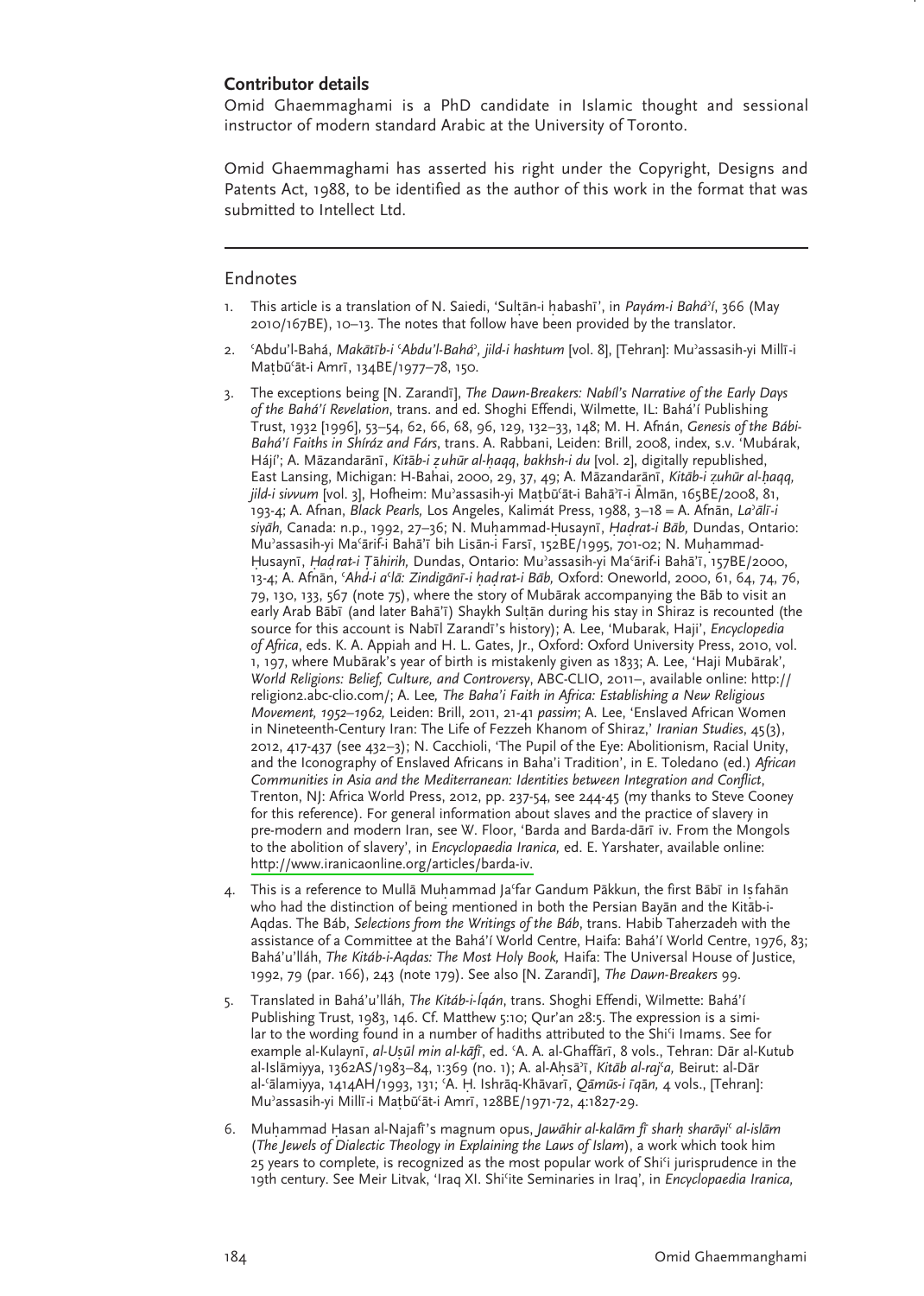available online: http://www.iranicaonline.org/articles/iraq-xi-shiite-seminaries. Baha'u'llah reproaches him in numerous tablets for his opposition to the Cause of the Bab. See for example, Bahā'u'llāh, Āyāt-i ilāhī jild-i duvvum: Gulchīnī az āthār-i hadrat-i Bahā'u'llāh, Langenhain: Mu'assasih-yi Matbū'āt-i Amrī-i Ālmān, 1996, 156, where he is referred to as 'the first who opposed [God]' (awwal man a'rada).

- 7. On him, see M. Momen, "Alí Bastámí, Mullá (d. 1846)', in The Bahá'í Encyclopedia Project, available online: http://www.bahai-encyclopedia-project.org/attachments/Ali\_Bastami\_ Mulla.pdf; M. 'A. Faydī, Hadrat-i Nuqtih-yi Ulā, Tehran: Mu'assasih-yi Millī-i Matbū'āt-i Amrī, 132BE/1975-76, 248-49. On his trial in Iraq, see N. Alkan, Dissent and Heterodoxy in the Late Ottoman Empire: Reformers, Babis, and Baha'is, Istanbul: The Press ISIS, 2008,  $43 - 50.$
- 8. 'Likewise behold this Revelation. The essences of the people have, through divinelyconceived designs, been set in motion and until the present day three hundred and thirteen disciples have been chosen. In the land of Sád [Isfahán], which to outward seeming is a great city, in every corner of whose seminaries are vast numbers of people regarded as divines and doctors, yet when the time came for inmost essences to be drawn forth, only its sifter of wheat donned the robe of discipleship. This is the mystery of what was uttered by the kindred of the Prophet Muhammad – upon them be the peace of God – concerning this Revelation, saying that the abased shall be exalted and the exalted shall be abased<sup>7</sup> (The Báb, Selections from the Writings of the Báb 83). Similar statements are made by Baha'u'llah: 'Consider, how can he that faileth in the day of God's Revelation to attain unto the grace of the 'Divine Presence' and to recognize His Manifestation, be justly called learned, though he may have spent aeons in the pursuit of knowledge, and acquired all the limited and material learning of men? It is surely evident that he can in no wise be regarded as possessed of true knowledge. Whereas, the most unlettered of all men, if he be honoured with this supreme distinction, he verily is accounted as one of those divinely-learned men whose knowledge is of God; for such a man hath attained the acme of knowledge, and hath reached the furthermost summit of learning' (Bahá'u'lláh, The Kitáb-i-Ígán 144); 'Consider how Balal, the Ethiopian, unlettered though he was, ascended into the heaven of faith and certitude, whilst Abdu'llah Ubayy, a leader among the learned, maliciously strove to oppose Him' (Bahá'u'lláh, Gleanings from the Writings of Bahá'u'lláh, trans. Shoghi Effendi, Wilmette, IL: Bahá'í Publishing Trust, 1976, 82). Baha'u'llah also speaks of this theme in a tablet about the 'mystery of the Great Reversal in the Sign of the Sovereign', similarly contrasting the oppression of al-Najafi and other ulama in Iraq and Iran with the acceptance of many of the masses. The tablet is cited in 'A. H. Ishrāq-Khāvarī, Rahīg-i makhtūm, 2 vols., Hofheim: Mu'assasih-yi Matbū'āt-i Bahā'ī-i Ālmān, 164BE/2007, 1:423; V. Ra'fatī, Yādnāmih-yi misbāh-i munīr, Hofheim: Mu'assasih-yi Matbū'āt-i Bahā'ī-i Ālmān, 163BE/2006, 286.
- 9. On him, see J. Calmard, 'Mohammad Shah Qājār', in Encyclopaedia Iranica, available online: http://www.iranicaonline.org/articles/mohammad-shah.
- 10. On him, see S. Quinn, 'Agasi, Haji Mirza ('Abbas Iravani) (c.1783-1849)', in The Bahá'í Encyclopedia Project, available online: http://www.bahai-encyclopedia-project.org/attachments/Aqasi\_Haji\_Mirza.pdf.
- 11. Retranslated from the original Arabic following correspondence with the author. Personal communication, 11 December 2010. Cf. Qur'an 4:125.
- 12. The Báb, Selections from the Writings of the Báb 180-81.
- 13. Literally, 'The Greatest Uncle', the maternal uncle of the Bab and one of the Seven Martyrs of Tehran. On him, see [N. Zarandī], The Dawn-Breakers 446-49.
- 14. According to Abū al-Qāsim Afnān, Mubārak was purchased by Hajji Mirza Abū al-Qāsim, the brother-in-law of the Báb, when he was 5 years old. According to the bill of sale, the Bab acquired Mubārak from his brother-in-law in 1842 when Mubārak was 19 years of age, see Afnān, La'ālī-i siyāh 27-28 = Afnān, Black Pearls 4-5. A Research Department memorandum dated 2 February 2000 states that this bill of sale is not held at the Bahá'í World Centre Archives (available online: http://bahai-library.com/uhj\_servants\_household\_bahaullah). Presumably a copy exists at the Afnan Library in the United Kingdom. Abū al-Qāsim Afnān states that the Bab acquired Mubārak in Shiraz but according to both Mirza Habīb Allāh Afnān and Asad Allāh Fādil-i Māzandarānī, the Bab purchased Mubārak in Bushihr (M. H. Afnán, Genesis of the Bábí-Bahá'í Faiths in Shíráz and Fárs 20 (note 61), 30, 306 (my thanks to Ahang Rabbani for this reference); A. Māzandarānī, Kitāb-i zuhūr al-haqq, bakhsh-i du, [vol. 2] 49 (available online: http://www.h-net.org/~bahai/arabic/ vol4/2tzh/2tzho49.gif). If this information is correct, Mubarak was born circa 1823 making it impossible for him to have aided in raising the Bab (who was born in 1819). It is possible